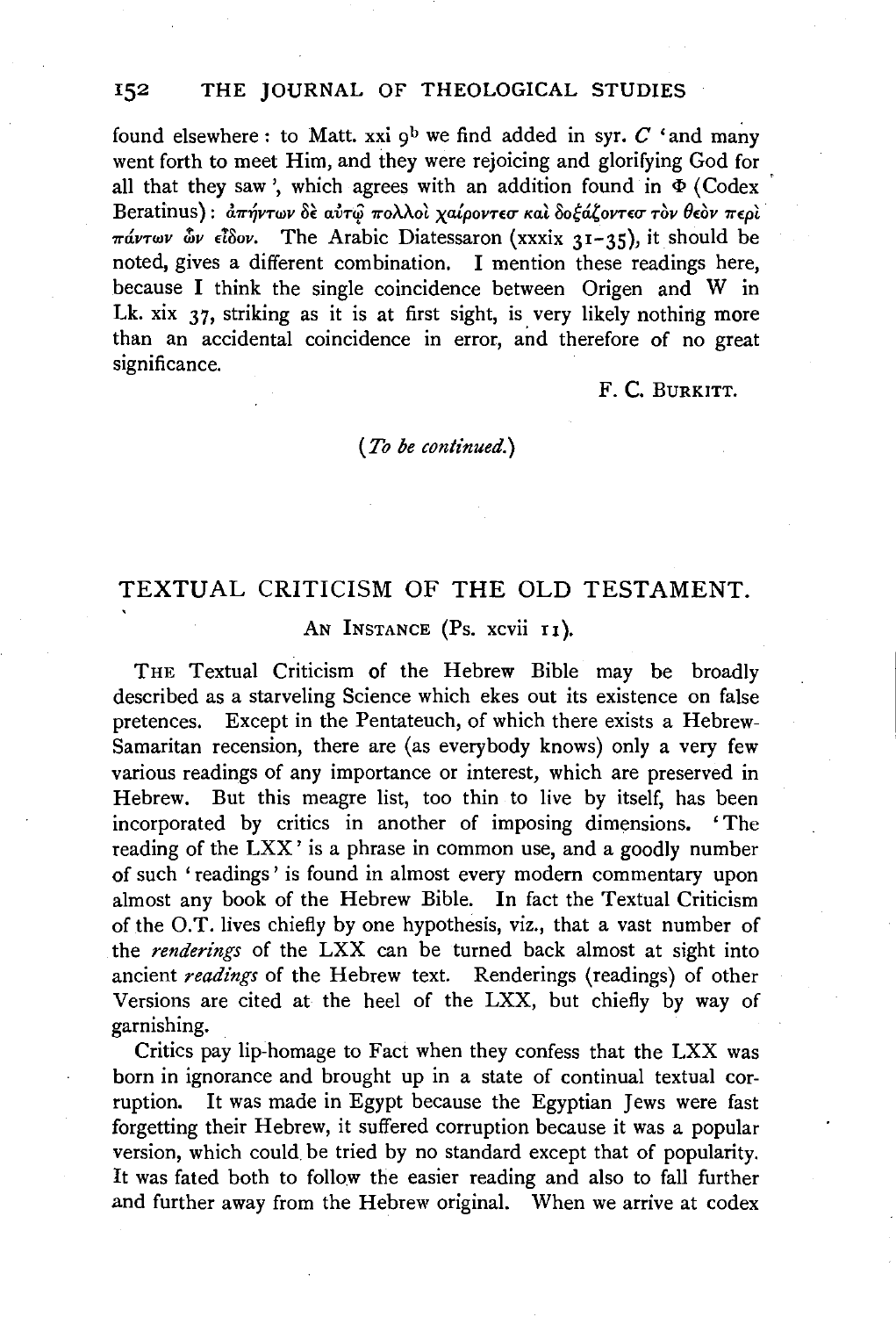'B' in the fourth century A.D. we have moved far both from the Hebrew text and from the original LXX.

And yet, in practice, critics are wont to invoke the LXX almost as an Oracle. They find a Hebrew phrase which does not immediately explain itself represented in the Greek by a smooth and simple term, and they leap to the conclusion that the LXX found the precise Hebrew equivalent of this term in the text from which they made their translation. It is possible, and yet the probability is the other way. The Hebrew-forgetful translators must have made many a slip, and must often have misread a rare or unexpected Hebrew term as a commonplace.

But a slip of the LXX is not infrequently echoed in the Peshitta and to a certain extent in the Latin Vulgate (specially in the Psalter). Thus it often comes to pass that the textual material with which the critic of the O.T. works is beset with uncertainty. In nine cases (perhaps) out of ten this uncertainty ought to be emphasized, and the critic should confess that his work is only tentative, and that it does not at all amount to scientific proof.

It is the usual absence of this confession together with a frequent failure to verify textual statements which justifies the reproach of false pretences against the critics. An instance will shew this.

Psalm xcvii II (P-B.V.) reads:-

' There *is sprung up* a light for the righteous' (φως ανέτειλεν τω δικαίω, LXX. BAN).

A.V. (= $R.V.$ : no marg.) gives:-

' Light *is sown* for the righteous '

(אור וַרֻעַ לצדיק).

The whole verse in the Vulgate runs as follows :-

*Lux* orta est *iusto Et rectis corde laetitia.* 

It happens that the rendering of the LXX (ανέτειλεν) answers exactly in sense to the Hebrew ורח. Did the Greek translators then find (not  $y$ ורע) in the copy from which they made their translation? If they found it, is it to be preferred to the reading of the M.T.? These are questions of Textual. Criticism which should be carefully considered.

How carelessly, and at the same time how positively, eminent German critics can treat the subject is illustrated by the notes of **J.** Wellhausen and R. Kittel on this verse, the former in the *Polychrome Bible* (1895) edited by P. Haupt, the latter in his well-known *Biblia llebraica* (1906). Wellhausen's note is as follows:-

(Read) **ה' for Qn. ד'ה** following  $\mathfrak{G}\mathfrak{S}\mathfrak{C}$  (dvérethe, rin, *orta est*).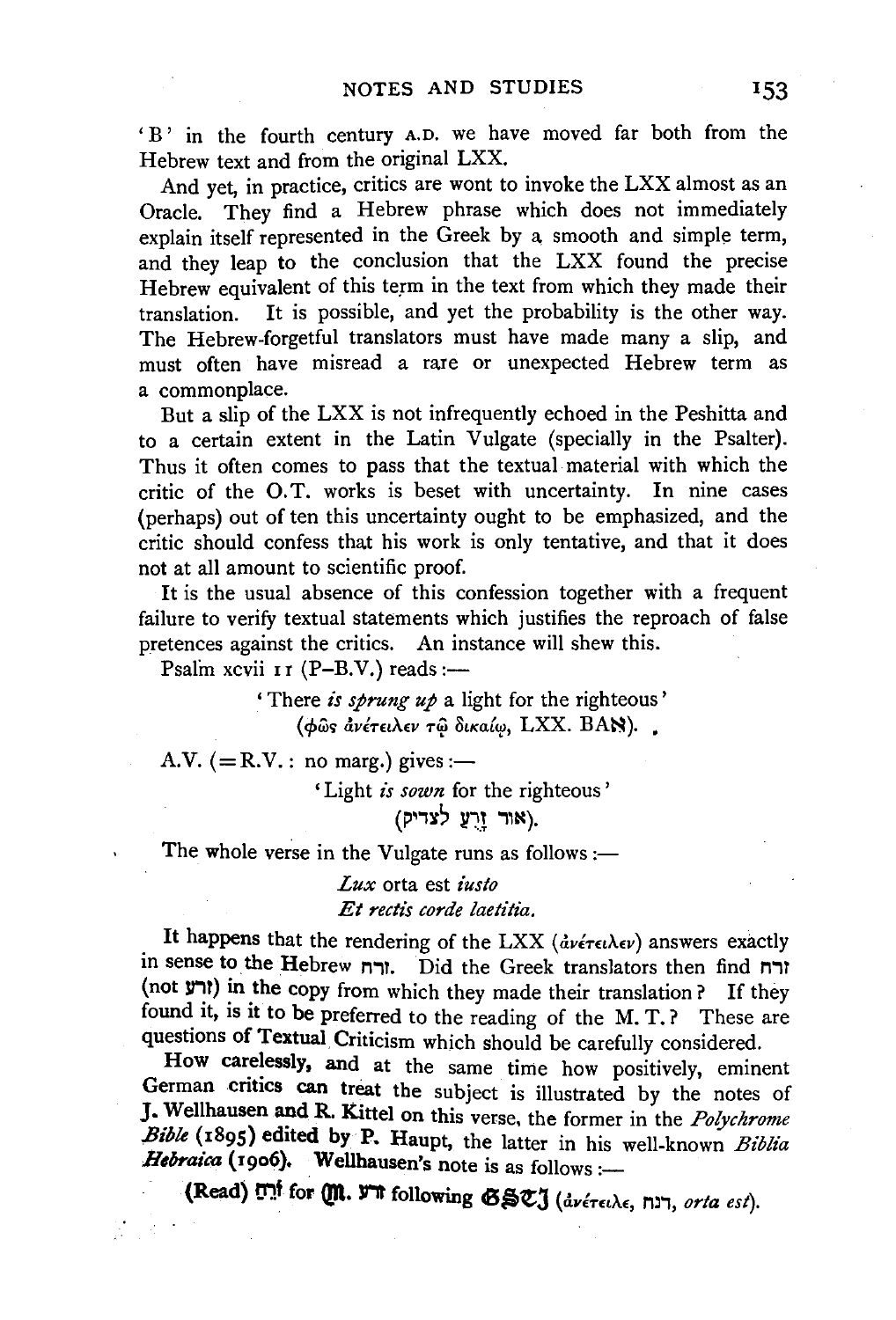Kittel annotates as follows: $\rightarrow$ 

'l. c. *(i.e.* lege cum) **I** MS  $\ddot{\mathbf{G}}$  Hie  $\mathbf{S} \mathbf{U}$   $\mathbf{n}$ *y*.'

Neither of these notes is adequate or accurate. In both a very important fact is omitted. They do not tell us that there is a parallel passage in the Psalter which is bound to exercise a disturbing influence on the text of xcvii 11. Yet the parallel is clear enough. In Ps. cxii  $4$  we read :-

'Unto the upright there hath arisen light in the darkness' (דה בחשך אור לישרים, LXX  $\xi$ *avérei* $\lambda$ ev, codd. NA; *vacat* B). Under the influence of this passage two of Kennicott's MSS hesitate in xcvii 11 between ורע and חדו, while one of de Rossi's actually reads הודח. No doubt there is an original connexion between xcvii and cxii; the comparatively obscure expression 'light is sown' (xcvii) was (it seems) paraphrased by the more ordinary phrase, 'light hath arisen in the darkness', which is found in cxii. It is moreover to be noted that the very occurrence of the additional clause ' in the darkness' suggests that the later Psalmist found in the earlier Psalm some word like 'sown' (Targum, 'hidden') which he was tempted to paraphrase.

The only solid doubt affecting our Hebrew MSS is whether  $\mu$ ורע should not be read with full *shureh*. According to Kennicott 42 MSS have the reading ll'iT, while three others had it *pnnza manu.* Abu-'1- Walid (Book of Roots, *s.v.)* has the same. On the other hand the Massorah (ed. Ginsburg) records~~! as the correct reading, and notices that it occurs only once in the Bible. The writer of this note inspected three of the good MSS in the Camb. Univ. Library on Oct. 9 last, and found  $\gamma$  with defective *shurek* in all. These MSS are:-

Mm. 5. 27 (= Kenn. 89). Sephardic, dated  $616$  (= 856 A.D.);

Add. 465 (not in Kenn., nor de Rossi). Sephardic, cent. xiixiii; and

Ee. 5. 9. German Ashkenazic, dated 5107 (= 1347 A.D.). Hagiographa with Targum.

The second fact ignored by Wellhausen and Kittel is the rendering of Aquila and Symmachus as recorded in the Syro-Hexapla (ed. Ceriani), i. e. *(i)* originally *εσπαρμένον* or (as Field suggests) *έσπαρται*. Thus the testimony to ורוע (passive part.) goes back to certainly the second century A. D. This fact should be borne in mind when the evidence of the Peshitta and of St Jerome is considered.

Besides omissions there are also misstatements in the notes of Wellhausen and Kittel. We may let pass (for the moment) the appeal of the two writers to the LXX, only remarking that Kittel's *lege cum*  contains an assumption which may be true, but cannot be verified.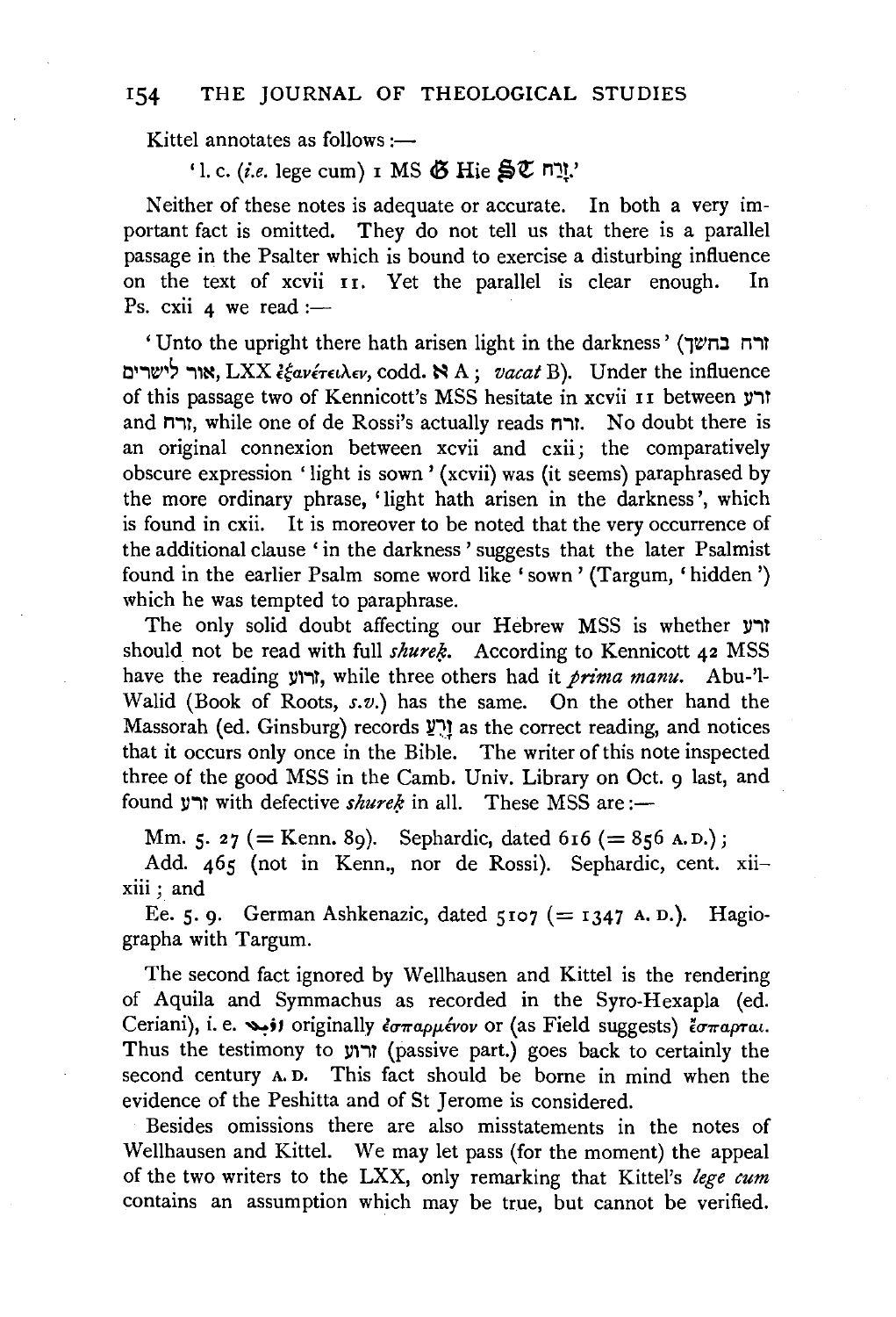How does Kittel know that the LXX *read* n'1T in their Hebrew copy when they wrote  $\frac{d}{dt}$ *ev?* May they not have had  $\frac{d}{dt}$  before them, and emended it from Ps. cxii 4? An easy emendation appealed quite as much to ancient translators as to some modern scholars.

Wellhausen and Kittel agree again in citing the Peshitta in favour of the reading n'1T. But the Syriac rendering is curious in form and ought to have been cited and discussed. It runs (see my *Peshitta Psalter,*  Cambridge,  $1904$ ) :-

## يەەۋا دوسا خارىقا

(in Ps. cxii 4, on the contrary,  $\mu$ , in the Syriac corresponds to  $\mu$ in in the Heb.). The same rendering only pointed as a participle was to be expected here. *Why*, then, is the form with  $\epsilon$  prefixed used? Indeed may not ...... ?? be a 'primitive corruption' of ~;1? Those who have worked at Syriac MSS will recognize how easily such a corruption might arise, alike in Estrangela and Jacobite script.

The carelessness (to use no severer a word) of the two critics culminates in their appeal to the Targum in support of the reading n'1T. The rendering of the clause is as follows :—

# נהור וּדַנַח וּמִטַּמֵּר לצדיקיא

i. e.' Light springeth up *and is hidden* (treasured up) for the righteous ones'. Thus, in fact, the Targum gives two renderings, the former presupposing n'1T either as part of the text or as an emendation, while the latter is a rendering of  $\mathbf{Y}$ ! Which of these two renderings is the earlier cannot be determined; their order in the text must not be taken as any indication of their order in time.

When Wellhausen proceeds further to cite the Vulgate, he is equally careless. The Vulgate in this passage from the Psalter agrees with the LXX. What else could it do? The Psalter of the Vulgate is simply an old translation from the LXX corrected by St Jerome, but not freshly translated from the Hebrew. It may be taken as evidence as to the Greek text (of which no one is in doubt); it is worthless as evidence for the Hebrew text of Jerome's time.

Here Kittel is more discreet. He quotes Jerome himself, meaning probably the *Psalterium iuxta Hebraeos.* If we could always trust this Father to follow the Hebrew and disregard on occasion the LXX, we might take the *orta est* of the *iuxta Hebraeos* as important evidence. But has Jerome really followed the Hebrew here? His rendering suggests the opposite conclusion, for the wording of the *iuxta Hebraeos*  does not vary from that of the Vulgate. *Lux orta est iusto* is an exact reproduction in Latin of φως ανέτειλεν τω δικαίω. Jerome, it is true,

1 So pointed in C.U. Ee. 5. 9.